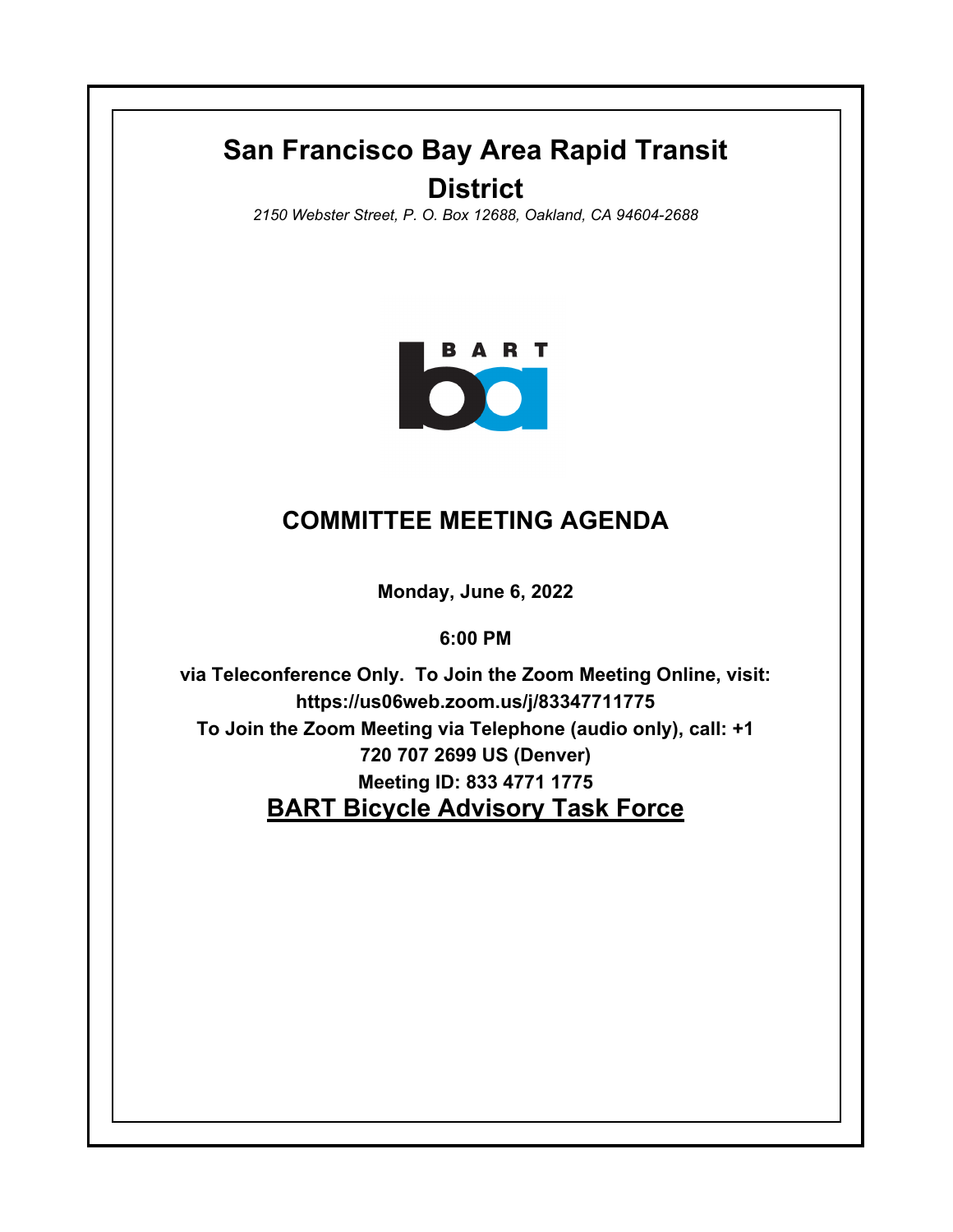SAN FRANCISCO BAY AREA RAPID TRANSIT DISTRICT 2150 Webster St., Oakland, CA 94612 ● P.O. Box 12688, Oakland, CA 94604-2688

NOTICE OF MEETING AND AGENDA BART Bicycle Advisory Task Force (BBATF)

June 6, 2022 6:00 p.m.  $-8:00$  p.m.

BBATF Members: Jon Spangler (Chairperson), Rick Goldman (Vice Chairperson), Jianhan Wang, Jeremiah Maller, Phoenix Mangrum, Bill Pinkham, Tyler Morris.

Chairperson Jon Spangler has called a meeting of the BART Bicycle Advisory Task Force on June 6, 2022, at 6:00 p.m.

Please note, pursuant to all necessary findings having been made by the Board of Directors of the San Francisco Bay Area Rapid Transit District (for itself as well as all subordinate legislative bodies) to continue remote public meetings in the manner contemplated under urgency legislation Assembly Bill No. 361, public participation for this meeting will be via teleconference only.

To Join the Zoom Meeting Online, visit: https://us06web.zoom.us/j/83347711775

To Join the Zoom Meeting via Telephone (audio only), call: +1 720 707 2699 US (Denver)

Meeting ID: 833 4771 1775

## **AGENDA**

1. Self-introductions of members, staff, and guests: All. (For Information) 5 min.

| 2. |                     | General discussion and public comment: Jon Spangler. (For Information) 5<br>min.                                                          |
|----|---------------------|-------------------------------------------------------------------------------------------------------------------------------------------|
|    | <b>Attachments:</b> | General discussion and public comment Jon Spangler - Item 2                                                                               |
| 3. |                     | Approval of May and April 2022 minutes: Jon Spangler. (For Action) 5 min.                                                                 |
|    | <b>Attachments:</b> | Approval of May and April 2022 minutes Jon Spangler - Item 3                                                                              |
| 4. |                     | Warm Springs/South Fremont BART Station West Access Bridge & Plaza<br>Project: David Silva, BART. (For Information)<br>$20 \text{ min}$ . |
|    | <b>Attachments:</b> | Warm Springs Bridge WAB Presentation - Item 4                                                                                             |